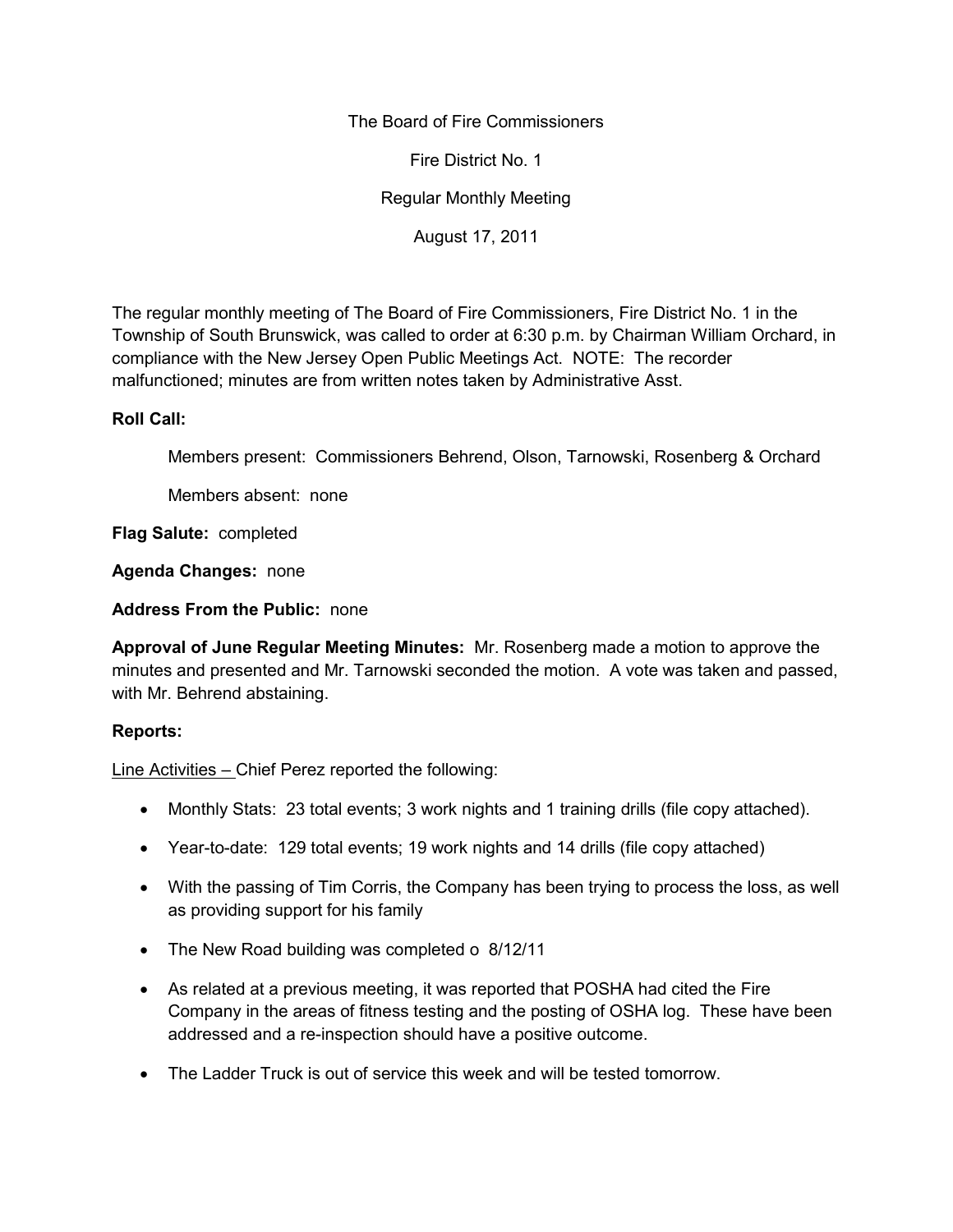- The pickup truck is at Princeton Garage to determine the reason the "check engine light" came on. The cost may end up in the \$900-\$1,000 range.
- The Assistant Chief's vehicle had warranty work done on it.

President – The Fire Company President reported that two new potential members (one a realtor and the other ex-military) are in the process of having background checks done.

The Commissioners were thanked for allowing the Company to use Station 23 for meetings and noted that he will make sure that everything is put back in an orderly fashion.

\*\***Address From the Public** - Pastor Michael Brown of Kendall Park Baptist Church arrived and Mr. Orchard allowed him to speak at this time. The Pastor offered a invitation to the Board and Fire Company to attend a 9/11 Tribute, including a luncheon to honor local firefighters, rescue squad and police members. This "Appreciation Day" is a way of thanking emergency personnel for the jobs they do.

Treasurer's Report & Approval of Voucher List – Mr. Rosenberg reviewed the report and the Voucher List with the Commissioners (file copy attached). Mr. Behrend made a motion to approve the List as presented and Mr. Tarnowski seconded the motion. A vote was taken and passed.

Secretary - Mr. Olson stated that the Township needs a copy of the resolution authorizing retro pay for Mr. Corris; Mr. Rosenberg will obtain it from the files at Station 23. In regards to LOSAP, Mrs. Corris has decided to let it remain.

Fire Coordinator – Mr. Orchard reported the following:

- 1. He will contact Mid-State regarding the sprinkler heads issue.
- 2. He will replace the missing ceiling tiles.
- 3. Annual test results need to be made available.
- 4. The "on-site log" needs to be located.
- 5. The "triangle sign" indicating a truss roof must be put on the building.